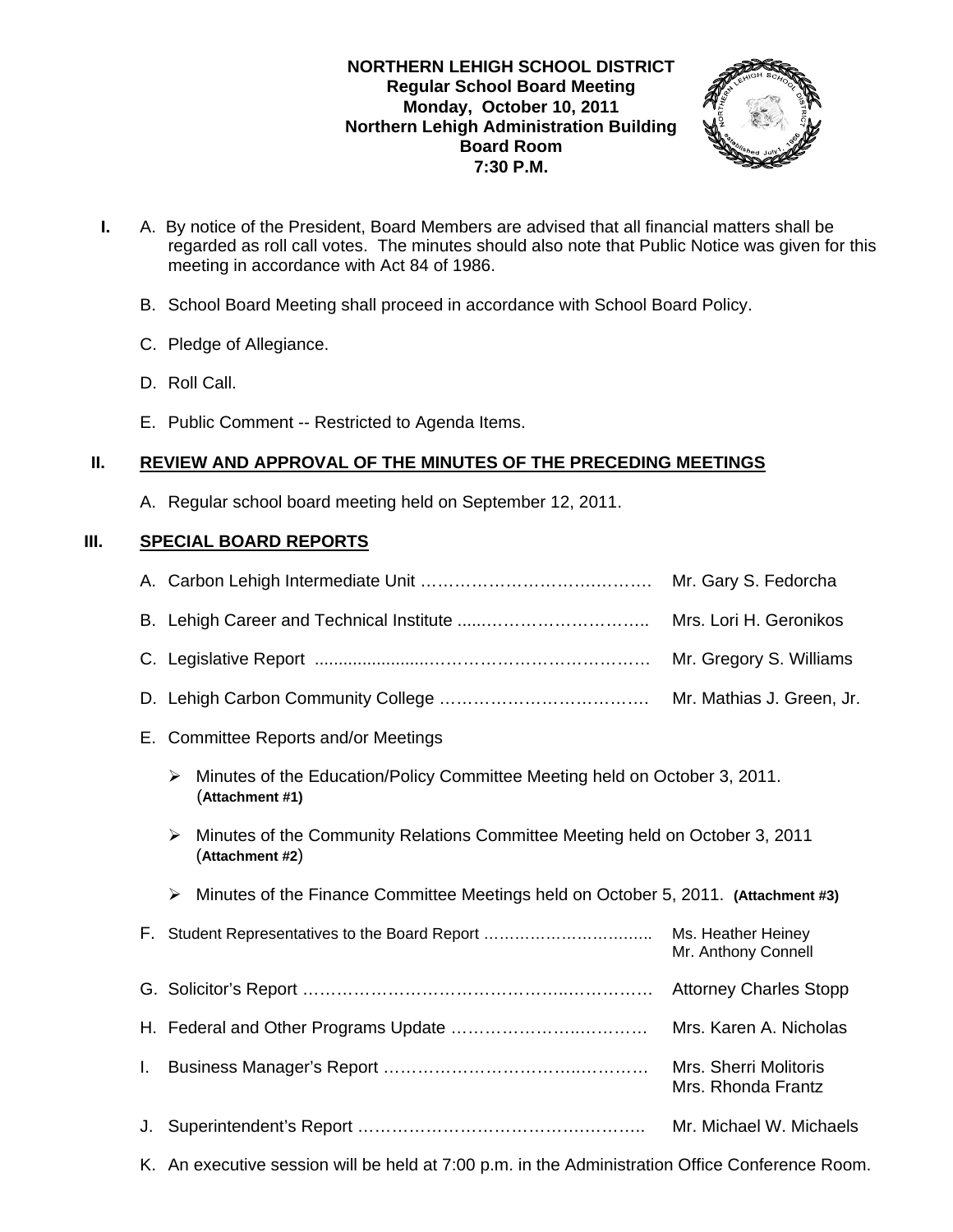## **IV. PERSONNEL**

### A. Administrative Transfer

| 1. Sharon Sherman |                                                         |
|-------------------|---------------------------------------------------------|
| From:             | Bookkeeper II                                           |
| To:               | Confidential Secretary to the Superintendent of Schools |
| Salary:           | \$41,000 (prorated for the 2011-2012 school year)       |
| Effective:        | September 26, 2011                                      |
| 2. Karen Beltz    |                                                         |
| From:             | Middle School Clerk Typist                              |
| To:               | <b>District Office Clerk Typist</b>                     |
| Salary:           | \$33,869 (no change in salary)                          |
| Effective:        | September 26, 2011                                      |
|                   |                                                         |

### B. Appointments – Instructional

| <b>Anthony Tulio</b>     | <b>Temporary Vacancy Replacement</b>                             |
|--------------------------|------------------------------------------------------------------|
| Assignment:              | Slatington Elementary 6 <sup>th</sup> Grade Teacher replacing an |
|                          | employee on sick leave                                           |
| Salary:                  | Substitute Teacher Rate Days 1-30;                               |
|                          | Day 31 and beyond \$43,580 prorated                              |
|                          | (Step 1 Bachelors on the 2011-2012 CBA Salary Schedule)          |
| Effective:               | August 25, 2011                                                  |
| <b>Termination Date:</b> | Undetermined: Upon Physicians Release of Teacher to              |
|                          | <b>Return to Work</b>                                            |

### C. Resignation

 Accept the resignation of Michele Miller, Slatington Elementary School Personal Care Aide, effective September 30, 2011. Mrs. Miller has accepted a position as a Medical Assistant for a local physician group.

### D. Family Medical Leave

Approve the request of employee #4930 to take a Family Medical Leave beginning on October 10, 2011 for her own medical reasons. She will be using ten accumulated sick days and upon conclusion of sick days will then be requesting a Family Medical Leave. She plans to return to her current teaching position upon release from her physician.

### E. Co-Curricular Appointments 2011-2012

Mike Lehtonen **Assistant Girls Basketball Coach** \$4,469.03

F. Co-Curricular Volunteers 2011-2012

| Barry Herman                                     | Assistant Softball Coach (JV)           |  |
|--------------------------------------------------|-----------------------------------------|--|
| Suzanne Lynn*                                    | <b>Assistant Girls Basketball Coach</b> |  |
| Katie Guarini*                                   | <b>Assistant Field Hockey Coach</b>     |  |
| <b>Trevor Miller</b>                             | Assistant Boy's Basketball Coach        |  |
| *Pending verification of missing personnel items |                                         |  |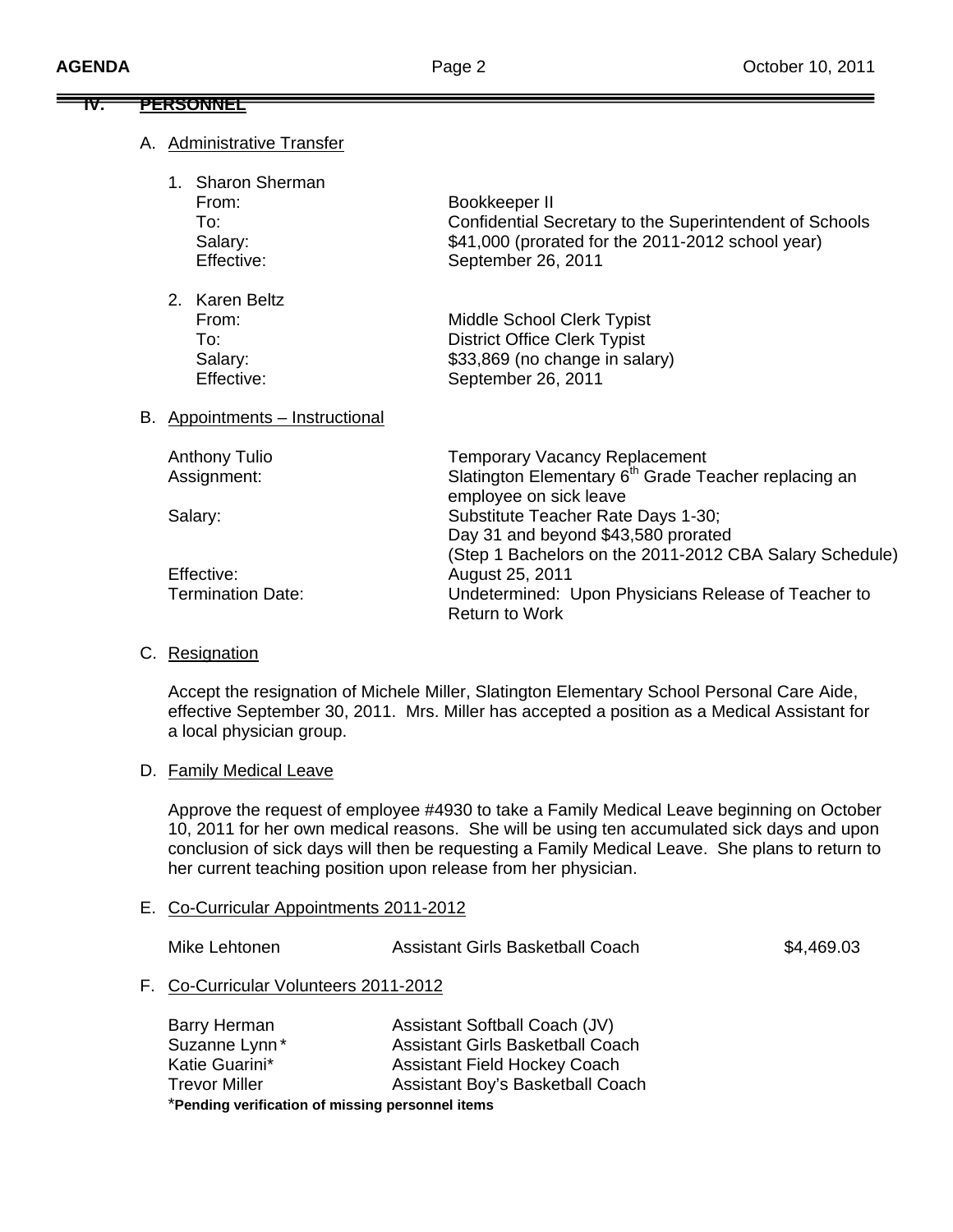### G. Salary Adjustments

Acknowledge the following teachers who have completed the requirements per the Collective Bargaining Agreement that would entitle them to a salary increase for the 2011-2012 school year:

 Jillian McMullen From: Step 5B+24 To: Step 5M

#### H. Unpaid Volunteers

Approve the following unpaid volunteer aides in the Peters and/or Slatington Elementary Schools for the 2011-2012 school year: Sharon Boyeson and Lori-Beth Guelcher.

#### I. Substitute

#### 1. Instructional

 Approve the following substitute teachers for the 2011-2012 school year at the 2011-2012 substitute teacher rates as approved on the Supplementary Personnel Salary Schedule:

 Joseph Bigley\* – Elementary Adrian Bumbulsky\* – Elementary Cynthia Fritzinger – Elementary Jessica Gasper\*– Art Robin Hersh – Early Childhood N-3 Michelle Krill – Elementary Benjamin Tkach\* – Elementary and Special Education **\*Pending Verification of Missing Documents** 

#### 2. Non-Instructional

a. Approve the following individuals as substitute cafeteria workers for the 2011-2012 school year at the 2011-2012 substitute rate as approved on the Supplementary Personnel Salary Schedule:

 Rosa George Schelene Fritzinger\*

#### **\*Pending Verification of Missing Documents**

b. Approve the following individual as a substitute teachers aide for the 2011-2012 school year at the 2011-2012 substitute rate as approved on the Supplementary Personnel Salary Schedule:

Michele Miller

### **V. CONFERENCES**

A. Scott Pyne – Fall Institute, Journey to the Common Core Workshop - October 27, 2011 – Harrisburg, PA – Registration: \$145.00, Travel: \$56.00, Lodging: \$209.79, Meals: \$25.00 – Total Approximate Cost: \$379.79 – Funding: Title IIA Budget **(Attachment #4)**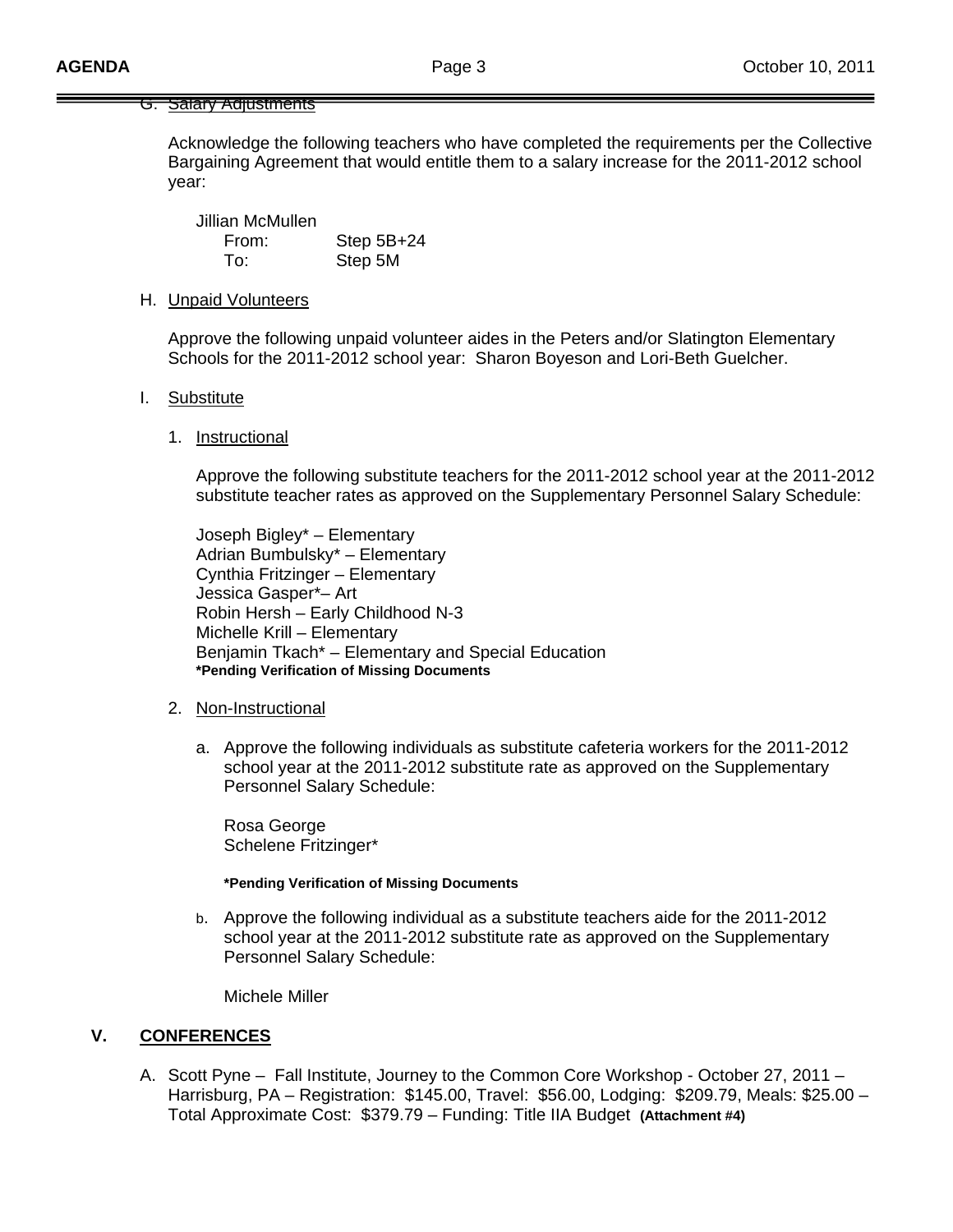B. Karen Nicholas – Fall Institute, Journey to the Common Core Workshop - October 27, 2011 – Harrisburg, PA – Travel: \$86.35, Lodging: \$137.64, Meals: \$25.00 – Total Approximate Cost: \$248.99 – Funding: Title IIA Budget. **(Attachment #5)**

## **VI. POLICY**

### A. Homebound Instruction

It is recommended that he Board of Education grant homebound instruction for a  $12<sup>th</sup>$  grade student, Student No. 1290039, for five hours per week, effective September 5, 2011 and continuing for an indefinite amount of time.

### B. Board Policy – First Reading

 Approve school board policy #620 – Finances – Fund Balance, as presented after first reading. **(Attachment # 6)**

### **VII. CURRICULUM AND INSTRUCTION**

A. Approve to authorize the superintendent to execute a letter of agreement for the 2011-2012 academic year with the Adolescent Central Intake Unit to provide Student Assistance Program (SAP) Assessment services. The Student Assistance Teams in our school district will use these services. **(Attachment #7)**

### **VIII. OLD BUSINESS**

### **IX. NEW BUSINESS**

A. Approve the new agreement between the Northern Lehigh School District and the Assistant to the Food Service Director, effective October 11, 2011 – June 30, 2012.

### **X. FINANCIAL**

- A. Approve the Following List of Bills:
	- 1. General Fund months of September & October
	- 2. Cafeteria Fund month of September
	- 3. Construction Fund month of October
	- 4. Athletic Fund month of September
	- 5. Refreshment Stand month of September
- B. Approve abatement/exoneration requests of per capita taxes, for the residents that fall within the guidelines, as presented. **(Attachment #8)**
- C. Authorize administration to enter into a lease agreement with Xerox for the purchasing of 7 new copiers. The copiers will be placed in each building office, middle school library and 2 in central administration. The new lease agreement will be \$428.00 per month less then our current lease agreement which equates to a savings of \$5,136 per year. The district machines that are being replaced are 6 years old and are constantly being repaired.

## **XI. LEGAL**

## **XII. CORRESPONDENCE**

### **XIII. INFORMATION**